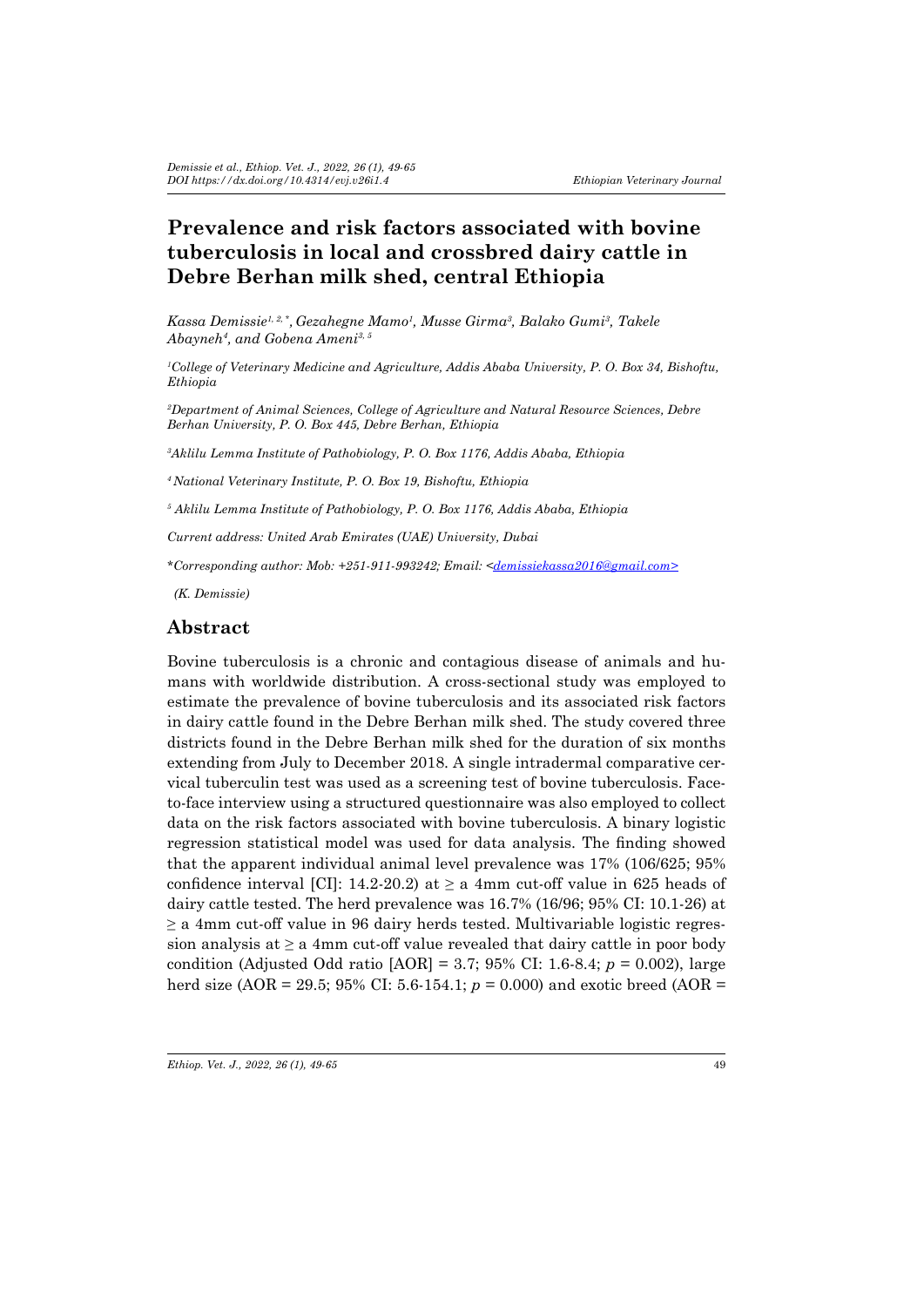3.7; 95% CI: 1.3-10.7; *p* = 0.018) had 4, 30 and 4 times the odds of tuberculin positivity with statistical significance, respectively compared to their counterparts. The findings in this study complement the works of other authors who conducted bovine tuberculosis studies elsewhere in Ethiopia. In conclusion, the prevalence of bovine tuberculosis in dairy cattle of Debre Berhan milk shed was found to be moderately high both at animal and herd levels. Moreover, poor body condition, herd size, and breed were important predictors of tuberculin test positivity. A further in-depth study on the prevalence and associated risk factors using a larger sample size are recommended.

**Keywords:** Bovine tuberculosis; Dairy cattle; Debre Berhan milk shed; Prevalence; Risk factors

### **Introduction**

Bovine tuberculosis (bTB) is distributed worldwide. It is a chronic and contagious disease of animals and humans. It has a wide host range and various routes of transmission. The epidemiology of TB in animals is complex, and is even more so in Africa, given the extreme variation in ecosystems, farming practices that vary from extensive to intensive, and the movement of livestock over long distances (Dibaba *et al*., 2019). The main risk factors of bTB in African cattle populations include the type of production system (intensive dairy farms and use of upgraded *B. taurus* breeds) and animal movements (Wichatitsky *et al*., 2013).

Bovine TB is a disease of high economic significance and prevalent in all agroecological zones of Ethiopia mainly affecting cattle, sheep, goats, and camels (Biffa *et al*., 2019). A pooled prevalence estimate of bTB in Ethiopia was found to be 5.8% (95% CI: 4.5, 7.5). In a multivariable meta-regression analysis, the breed and production system explained 40.9% of the explainable proportion of the in-between study variance computed (Sibhat *et al*., 2017). Bovine TB is endemic in Ethiopia with prevalence varying from 0.8% to around 10% in an extensive rural farming system. The disease prevalence is particularly high in crossbred dairy cattle in the intensive husbandry system. A study showed an overall bTB herd prevalence of 50% in intensive dairy farms in Addis Ababa and its surroundings (Firdessa *et al*., 2012).

Bovine TB poses a zoonotic risk to the people of Ethiopia. Impaired immunity, for example, caused by HIV/AIDS and malnutrition is incriminated as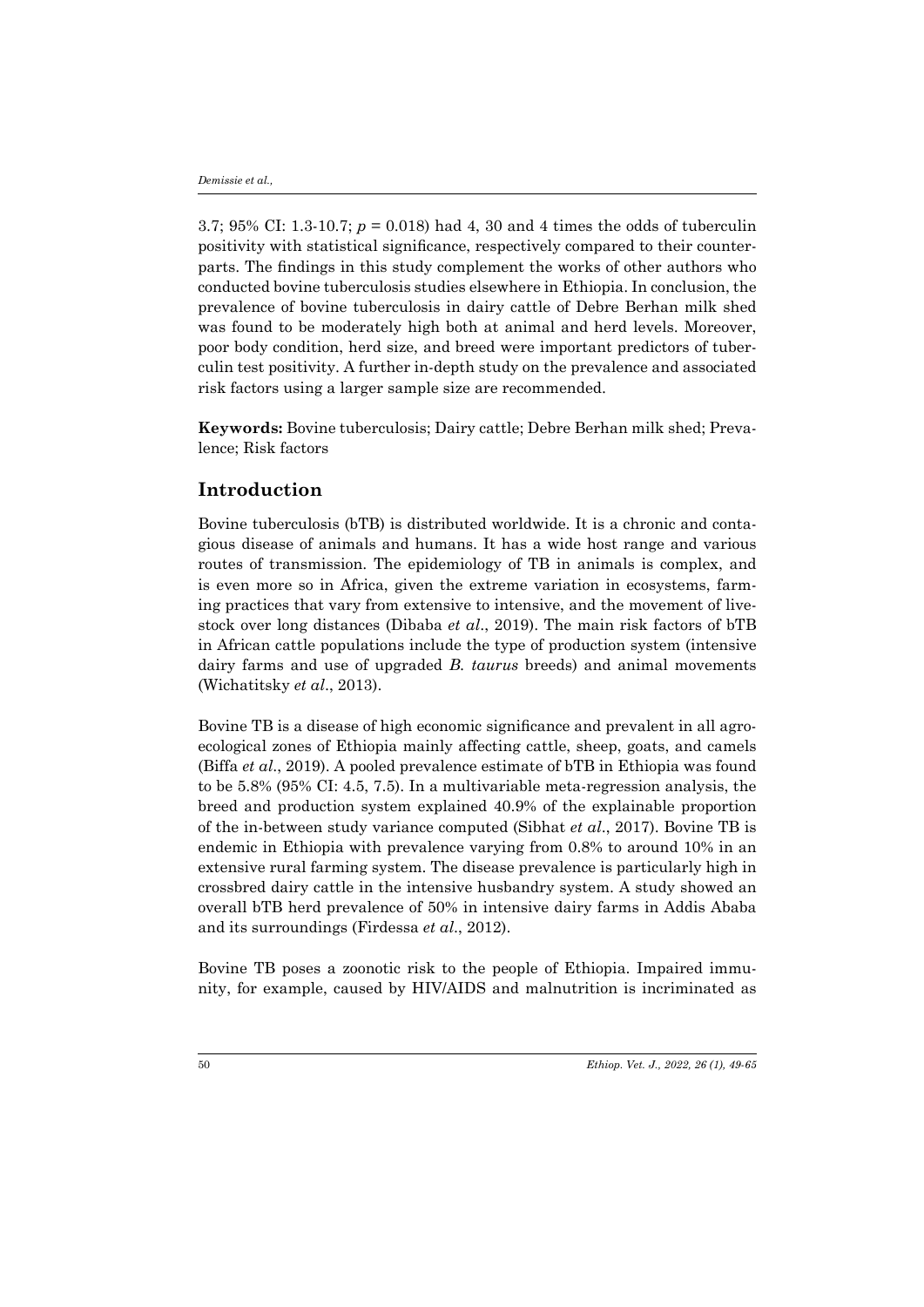the cause of tuberculosis. Despite the high prevalence of bTB in animals and the risk of zoonotic infection, national control and preventive measures for the disease in both human and animal populations are virtually nonexistent (Biffa *et al*., 2019).

There appears a bidirectional movement of cattle in Ethiopia that serves as a conduit for the dissemination of bTB in the country. Cattle from rural areas are brought to, marketed, and slaughtered in the urban centers. New breeding stock is also distributed throughout the country from the urban areas (Biffa *et al*., 2019).

Research indicated bTB is endemic in dairy cattle in the Debre Berhan milk shed (Kiros, 1998; Shimeles, 2008; Woldemariyam *et al*., 2021). These reports are the only available information on bTB in the milk shed and are restricted to Debre Berhan town and its few surroundings. Some of these studies involved a small sample size and had limited geographical coverage to describe the status of bTB in the area. Specifically, the studies did not cover most of the dairy farms included within the Debre Berhan milk shed.

There are currently emerging dairy farms in the Debre Berhan milk shed because of the encouraging privatization policy of the government and to satisfy the growing demand for milk due to the establishment of new towns and increase in population size. Therefore, this study was initiated to estimate the prevalence and risk factors associated with bTB in the Debre Berhan milk shed which would contribute its share towards the launching of practical and cost-effective control methods of bTB in Ethiopia.

# **Materials and methods**

### **Study areas**

The study *Woredas* were purposively selected based on their potential of dairy cattle which consist of Zebu (Z), Holstein Friesian (HF), crosses of Z with HF, and Jersey breeds. *Angolelana-Tera, Basona-Werana,* and *Debre Berhan Woredas* (*Woreda* here means District in English) were the study areas (Figure 1). These three *Woredas* are representing a milk shed of the North Shoa Administrative Zone of Amhara Region in central Ethiopia and collectively called the Debre Berhan milk shed. Next to *Woreda*, there are *Kebele*/peasant and sub-peasant associations in decreasing order of administrative importance.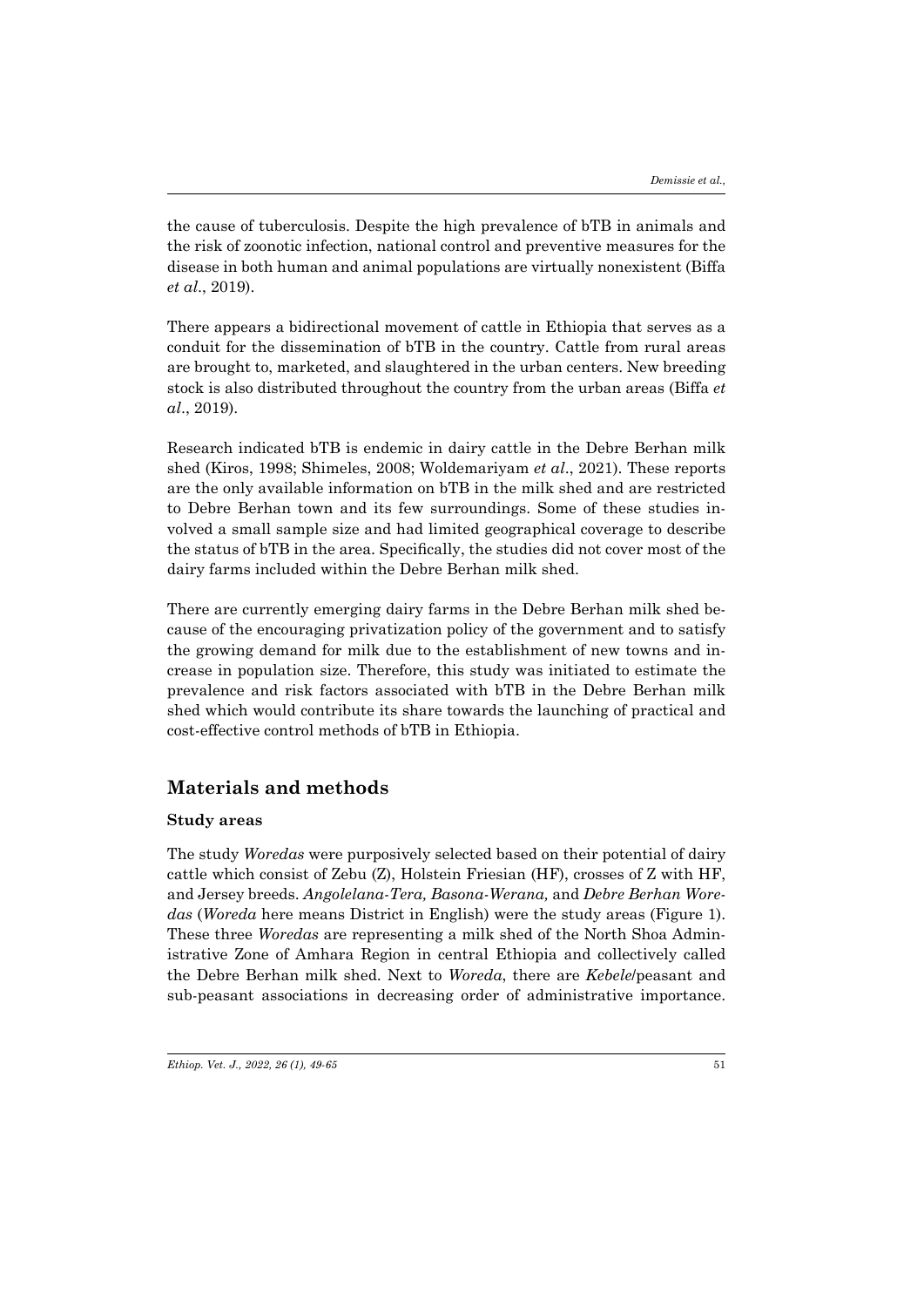*Kebele/*peasant association here refers to the smallest administrative unit in Ethiopia. Debre Berhan is the capital, administrative, and economic center of the North Shoa Administrative Zone. Dairy farms included in the study originated from 11 *Kebeles*: two *Kebeles* from *Angolelana-Tera*, two *Kebeles* from *Basona-Werana,* and seven *Kebeles* from *Debre Berhan*. The systems of dairy farm management were intensive and semi-intensive. The study duration was six months extending from July to December 2018.



**Figure 1.** Map of the study areas (ArcGIS, 2021)

### **Study animals and risk factors**

The recruitment of dairy herds within the study areas was based on the existence of high numbers of Holstein-Friesian and their crossbred cattle as well as variation in herd size with the latter was being categorized into three groups: small [1–10 cattle], medium [11–50 cattle], and large [>50 cattle] herds based on the method followed by Firdessa *et al*. (2012). Hence, the sampled dairy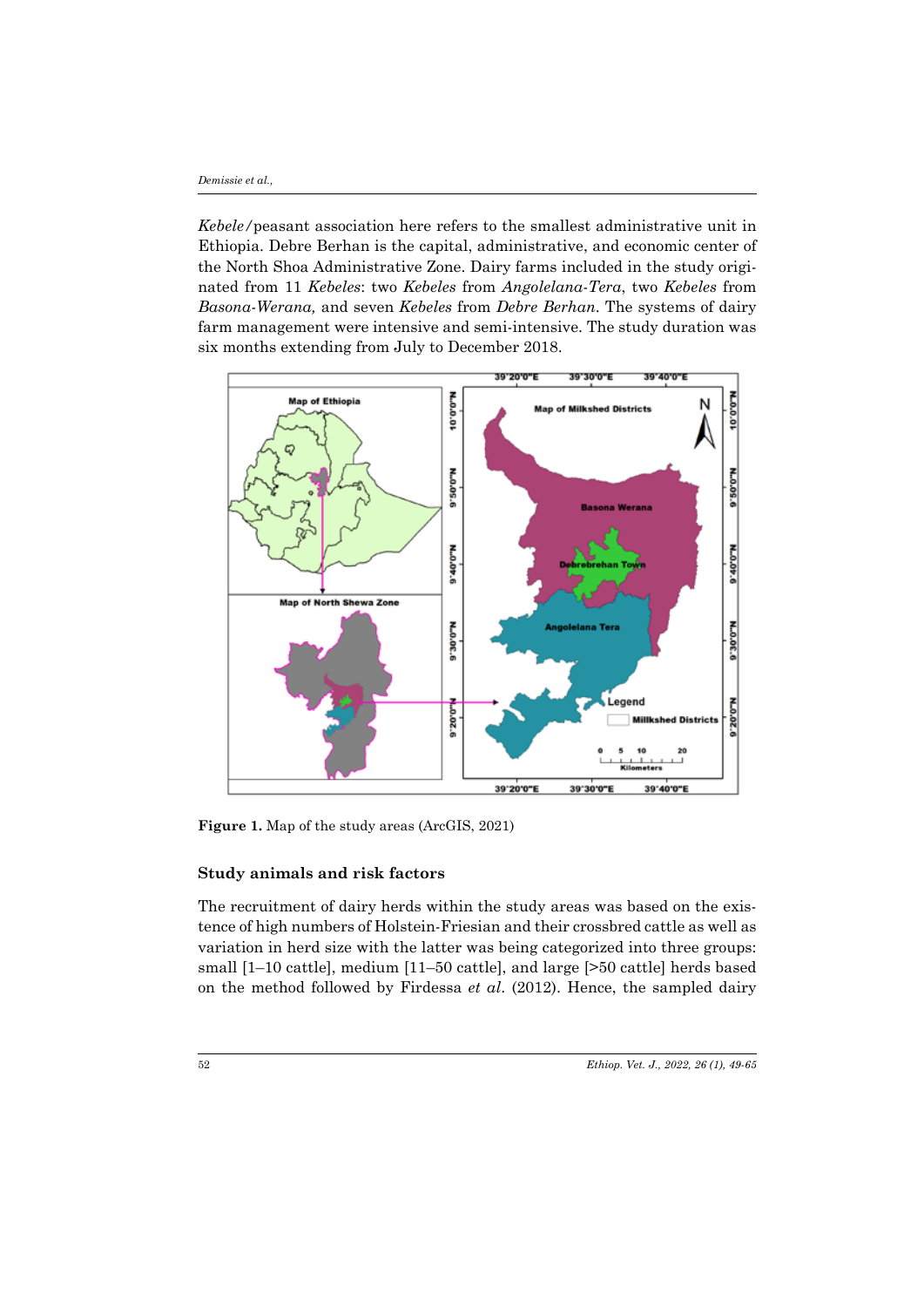farms were categorized into small (85%: 82/96), medium (13%: 12/96), and large (2%: 2/96) based on the herd size they possessed. The study was carried out on 625 heads of dairy cattle originating from 96 herds.

### **The working definition for farm characteristics (sub-categorization):**

**Households** in the context of this study refer to dairy farmers managing their dairy cattle within their residential compound.

**Dairy farms** in the context of this study refer to those farms managed on the land allocated for dairy cattle farming purposes.

Households (n=78) resided in three sub-peasant associations (PAs) namely *Angolella\_Seminesh* (Basona-Werana), *Kormargefiya* (Angolelana-Tera) and *Zanjira* (Debre Berhan) participated in this study. Dairy cattle involved in this study were 256 heads categorized into small (99%: 77/78) and medium (1%: 1/78) herd sizes.

Dairy farms (n=18) included in the present study were found in Debre Berhan and Angolelan-Tera districts. Dairy cattle involved in this study were 369 heads categorized into small (28%: 5/18), medium (61%: 11/18), and large (11%: 2/18) herd sizes.

Keen observation and discussion (using a structured questionnaire) with each farm owner/manager were carried out during tuberculin testing to know basic dairy cattle related risk factors such as sex, age, body condition score (BCS), breed (local or exotic), physiological state (open or pregnant), lactation status (dry or lactating) and parity (no parity or number of calving), management (intensive or semi-intensive), herd size (small, medium, or large), and farm hygiene. The data collected from farm records/owners were recorded in a Log-Book.

The hygienic status of each farm was judged as poor, medium, or good based on aspects such as odour, waste drainage, cleanness of floor and the animals, barn ventilation and light source, and animal stocking density (herd size) based on the objective criteria adopted by FAO and IDF (2011). Data on animal feed sources and feeding practices were also collected and recorded.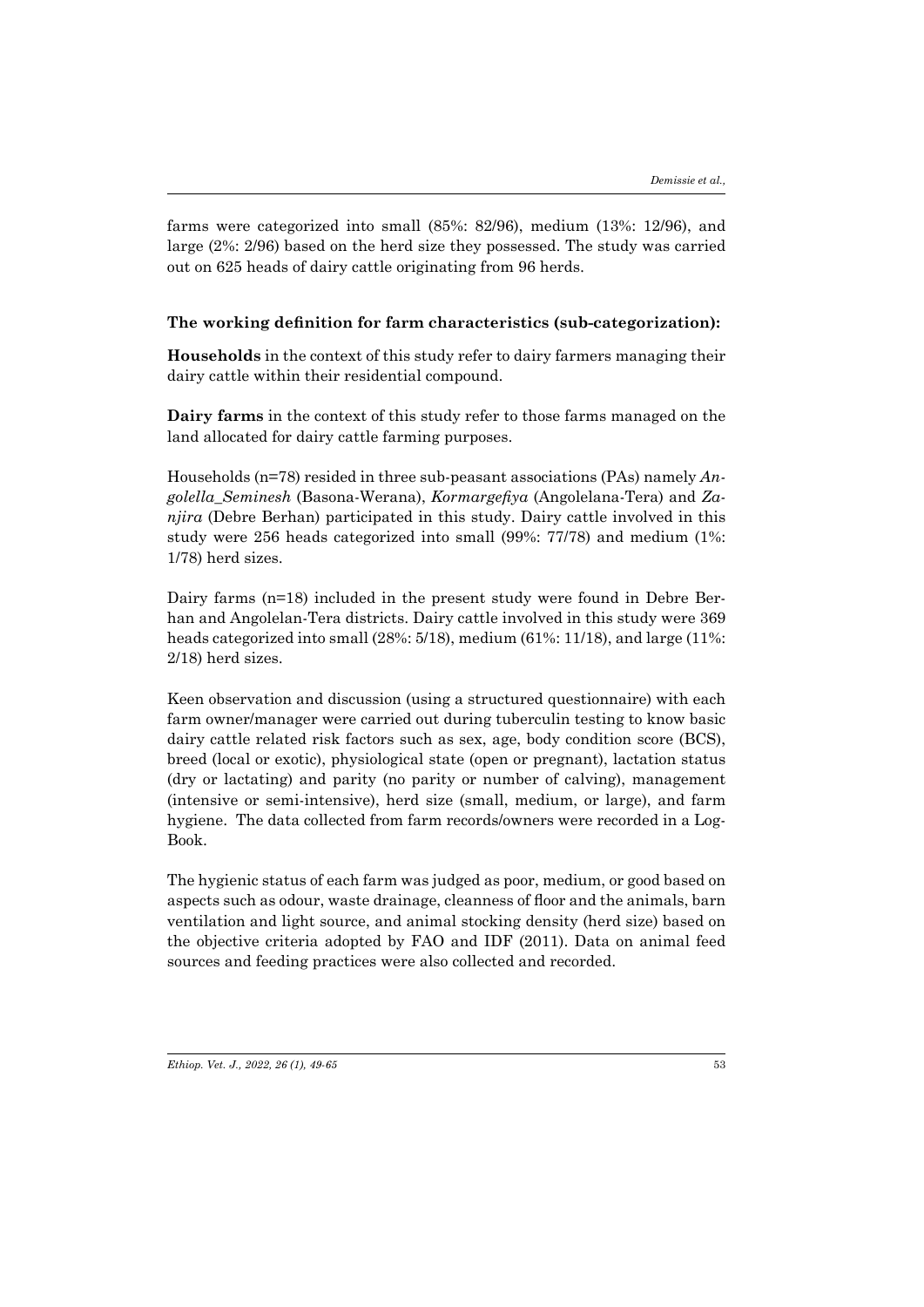The ages of cattle were categorized into ≤5 and >5 years based on the dentition formula adopted by Mississippi State University (MSU, 2013). BCS of local and exotic cattle was categorized into poor, medium, or good following the methods adopted by Nicholson and Butterworth (1986) and Kellogg (2009), respectively.

#### **Sample size determination**

The sample size for dairy cattle was determined by **o**ne-stage cluster sampling considering an individual cluster as a unit of sampling. A cluster in this study had an equivalent contextual meaning to a farm, a herd, or a household. The first step in determining sample size in one-stage cluster sampling is a prediction of the average number of animals per cluster. The appropriate formula to calculate the sample size for a 95% confidence interval and 5% precision by Thrusfield (2007) was adopted:

#### $g = \frac{1.96^2}{(nVc) + Pexp (1 - exp)} / nd^2$

Where:  $g =$  number of clusters to be sampled;  $1.96 =$  multiplier of the 95% confidence interval (CI); n = predicted average number of animals per cluster; Vc = between-cluster variance; Pexp = expected prevalence and d = desired absolute precision

**Values:** n = the average number of dairy cattle per cluster = 4; Pexp= expected prevalence  $= 2.7\%$  (Shimeles, 2008); d= desired absolute precision  $= 5\%$  and Vc  $=$  assumed between-cluster variance  $= 0.02$  (previous experience in bTB studies of central Ethiopia). In total, 96 dairy herds representing 625 heads of dairy cattle were included in the study.

#### **Study design and sampling strategy**

A cross-sectional study was employed to estimate the prevalence of bTB in dairy cattle with associated risk factors. Multistage purposive sampling was employed to select the study areas up to the *Kebele* level. The sampling frame containing lists of clusters was established for each study area with the help of local livestock development agents. Clusters were selected by simple random sampling using random numbers. All animals in all herds that fulfilled the inclusion criteria were then included in the study. Animals were identified by their tags or their names on each of the farms before the skin test. Temporary ID numbers were written on the back of animals without ear tags using indel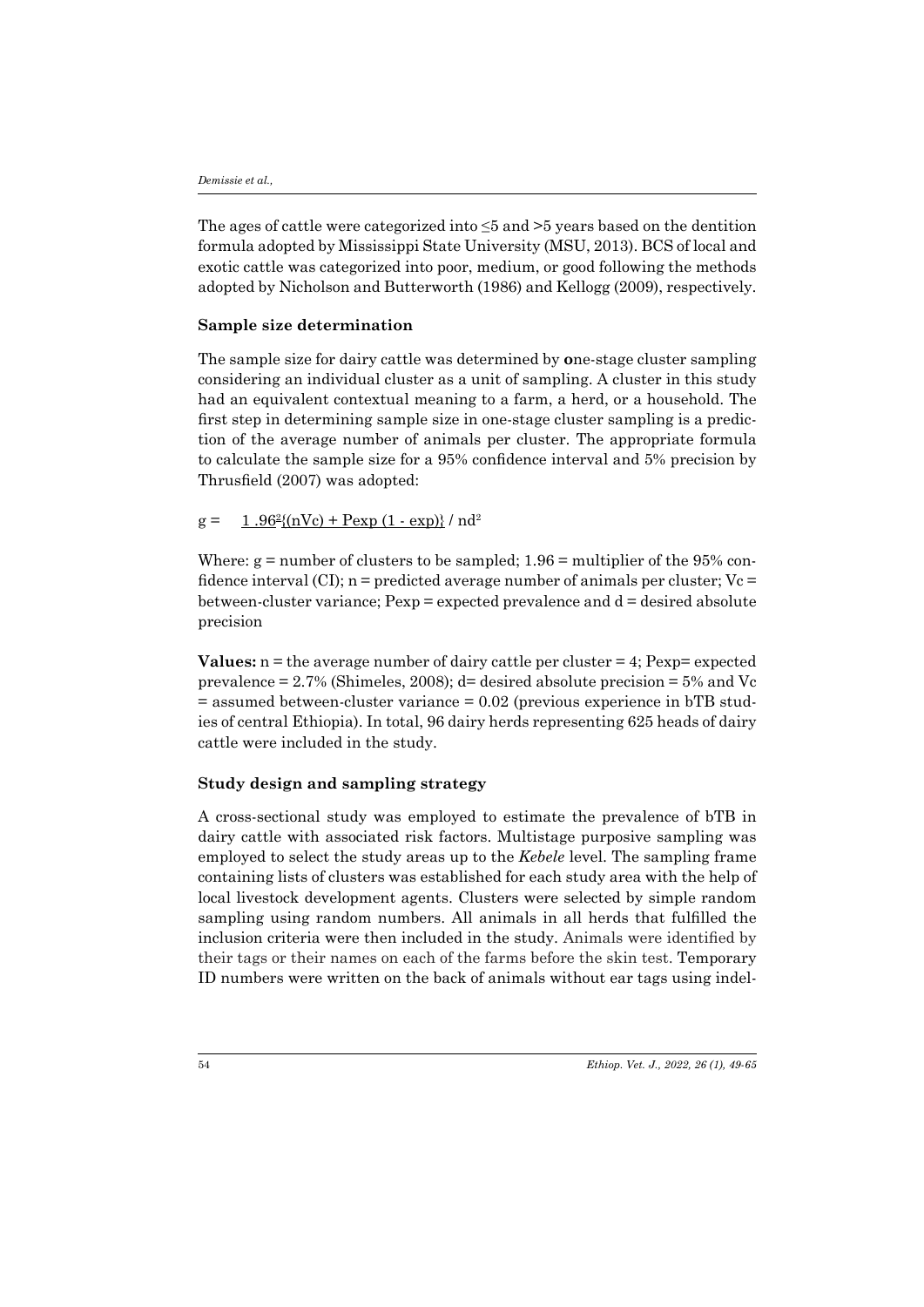ible ink that could not be erased for at least a week. All data were recorded in a LogBook before the skin test.

The following inclusion and exclusion criteria were employed before dairy cattle were tuberculin tested (Radostits *et al*., 2007; Strain *et al*., 2011):

*Inclusion criteria*: Cattle in all herds that were seven weeks of prepartum and postpartum (due to immunological hyporeactivity occurring in association with birth), and calves with the age of above 3 months (calves drinking colostrum from infected cows give positive reactions for up to 3 weeks after birth even though they may not be infected) were included in the skin test.

*Exclusion criteria*: Animals younger than 3 months of age and within six weeks before and after calving (periparturient cows) were excluded from the study.

#### **Skin testing**

Skin testing of dairy cattle was carried out by a single intradermal comparative cervical tuberculin (SICCT) test following an already established global protocol (OIE, 2009). All animals were restrained. Two sites on the lateral side of the mid-neck at 12-15cm approximate distance were delineated, shaved, and cleaned. The injection sites were positioned on the same side of the neck in a horizontal direction. A fold of skin was picked up, measured with 0.01 graduated calipers, and recorded before any purified protein derivative (PPD) injection (B0: at time 0). The site was marked with indelible ink before injection. Here, tuberculin and PPD had a similar meaning. Aliquots of 0.1ml of 3000 IU/mL bovine PPD and 0.1ml of 2500 IU/mL avian PPD (PRiONiCS, Lelystad, The Netherlands) were injected intradermally into the respective shaved sites. The area near to the head of the animal was injected with avian PPD and the other near to prescapular lymph node was injected with bovine PPD using 1mL separate preset sterile insulin syringes fitted with short sterile needles separately. A correct injection was confirmed by palpating the intradermally injected tuberculin into the raised fold, which was lodged so that a small pealike swelling (induration) at each site of injection was palpable. The skin-fold thickness of each injection site was re-measured 72 hours after injection (B72: at 72h). The skin test responses to bovine PPD were interpreted following two cut-off values namely the standard (OIE, 2009) and severe (Ameni *et al*., 2008):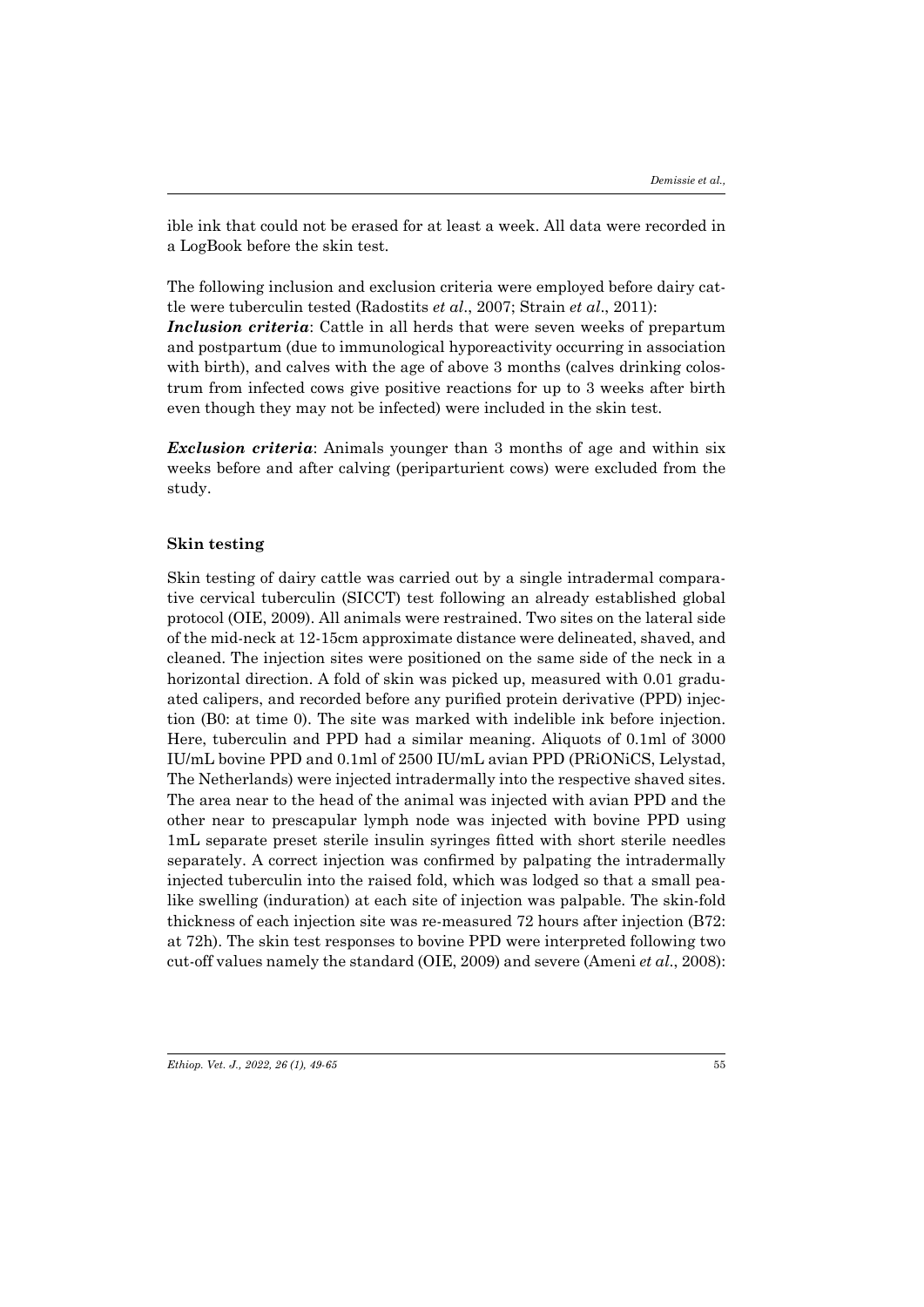*Standard:* The interpretation of the result was made based on the difference in skin thickness at the bovine and avian PPD injection sites. The animal was considered as positive for bTB if the skin thickness at bovine PPD injection site minus the skin thickness at avian PPD injection site was  $\Delta B - \Delta A \geq 4$ mm, inconclusive/doubtful if ∆B-∆A > 2mm -< 4mm, and negative if ∆B-∆A < 2mm. A positive reaction to *M. avium* was interpreted if ∆A > 4mm and negative if  $\Delta A \leq 4$ mm.

*Severe:* The same skin test results after injection of bovine PPD were reinterpreted. Accordingly, the skin test result was considered positive if ∆B-∆A > 2mm and negative if ∆B-∆A < 2mm.

All animals in the selected clusters were tuberculin tested. A herd with at least one positive reactor to tuberculin in a farm was considered positive (OIE, 2009).

#### **Ethical clearance**

The present study was carried out in strict accordance with the recommendations in the guide for the care and use of animals for research. The protocol was approved by the Animal Research Review Committee of the College of Veterinary Medicine and Agriculture of Addis Ababa University (CVMA, AAU: Ethical Clearance Certificate Ref. No.: VM/ERC/02/08/11/2018). The research proposal was submitted, evaluated, and approved by the Ethical Review Committee. The objective of the study and its non-invasive nature were told to dairy farm owners/managers. All owners of dairy cattle gave their informed oral consent to have their animals tuberculin tested. Moreover, they had the liberty either to proceed with the study or discontinue at any stage of the research. Free medication, consultation, and follow-up were provided by members of the study team and local veterinarians. After permission was obtained from dairy farm owners, all efforts were made to ameliorate the suffering of dairy cattle by gentle restraining, avoidance of disturbing noise, and unnecessary movement.

#### **Data analysis**

The data collected and recorded during the field tuberculin test were entered and stored in a separate MS-Excel 2010 spreadsheet, thoroughly screened for errors, coded, imported, and analyzed in Stata Version 13.0 for Windows (Stata, 2013).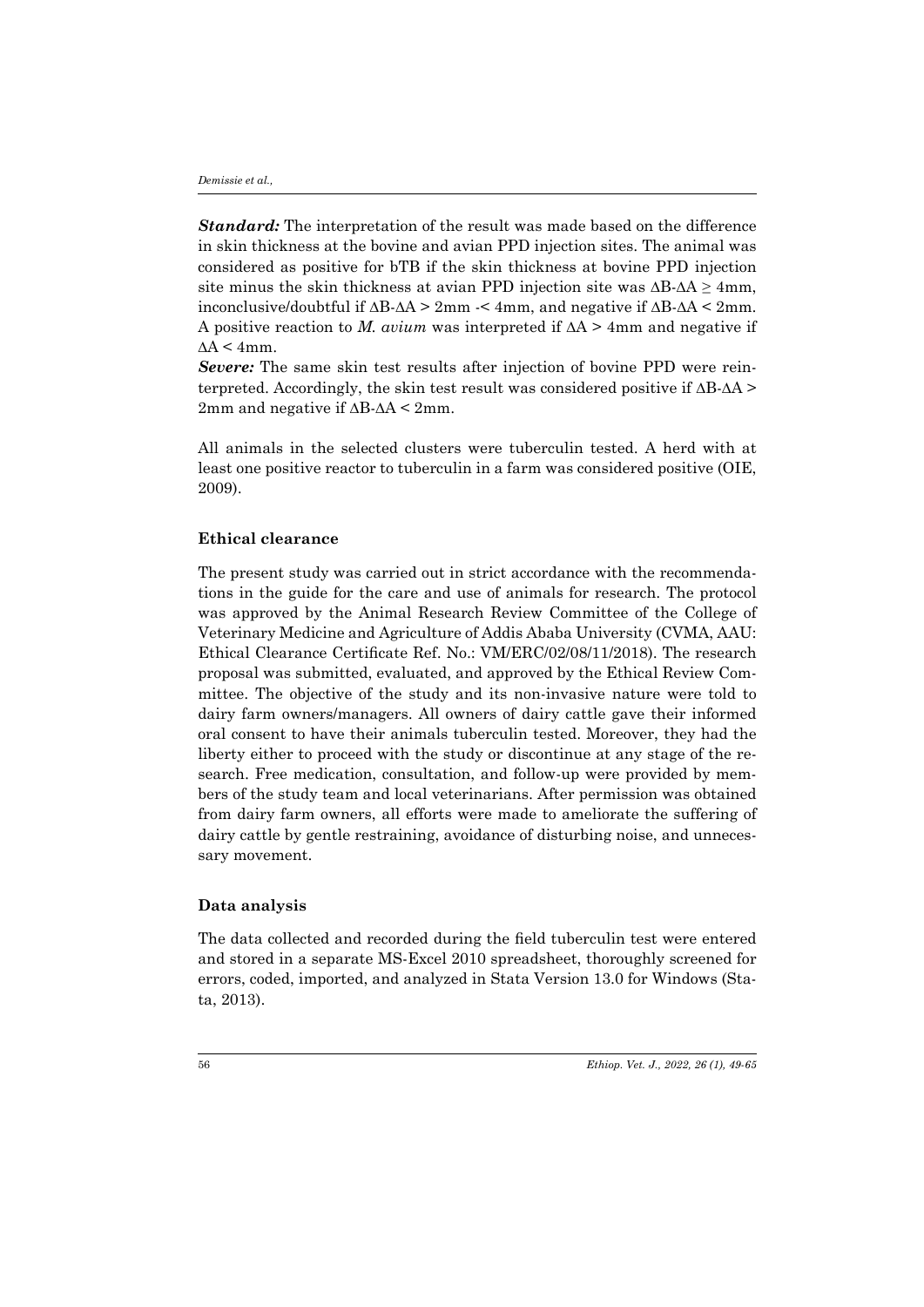The individual animal level prevalence of bTB was calculated as the number of tuberculin tested positive cattle to the total number of tuberculin inoculated expressed in percent. Similarly, the herd prevalence of bTB in cattle was calculated as the number of herd/s tested positive to the total number of herds tested expressed in percent. Doubtful reactors were included in positive reactors in statistical analysis. Descriptive statistics were used to summarize and present data. The association of putative risk factors to bTB was determined using odds ratio (OR) in univariable logistic regression. The strength of association of the potential risk factors to bTB was indicated by the OR in multivariable logistic regression. Statistical significance was set at *p*<0.05. Cattle herd was considered as a random effect and risk factors were considered as fixed effects. Variables in the univariable logistic regression analysis were selected for multivariable logistic regression analysis when the *p*-value was <0.25. Variables were fitted separately to the final multivariable logistic regression model. A variable was considered to be a confounder and included in the model if its inclusion altered the OR of the estimated risk by 25% or more (Stata, 2013).

## **Results**

#### **Prevalence**

The purpose of keeping dairy cattle in the Debre Berhan milk shed is predominantly indispensable for milk production for sale. The apparent individual animal level prevalence of bTB in dairy cattle was 17% (106/625; 95% CI: 14.2- 20.2) at  $\geq$  a 4mm cut-off value and 18.4% (115/625; 95% CI: 15.5- 21.7) at  $>$  a 2mm cut-off value. The herd prevalence was 16.7% (16/96; 95% CI: 10.1-26) at  $\geq$  a 4mm cut-off value and 22.9% (22/96; 95% CI: 15-33) at  $>$  a 2mm cut-off value. Of the tested dairy cattle, 11.4% (71/625; 95% CI: 9-14) reacted to only avian PPD and 5.6% (35/625; 95% CI: 4-8) to both avian and bovine PPDs. Also, 1.1% (7/625; 95% CI: 0.5-2.4) of dairy cattle were doubtful reactors and included with positive reactors because they are zoonotic risks to humans. All the results were interpreted at  $\geq a$  4mm cut-off value.

#### **Risk factors**

Univariable logistic regression analysis to see the association of the risk factors with tuberculin test positivity of dairy cattle to bovine PPD in the Debre Berhan milk shed was carried out on data generated at  $\geq a$  4mm cut-off value.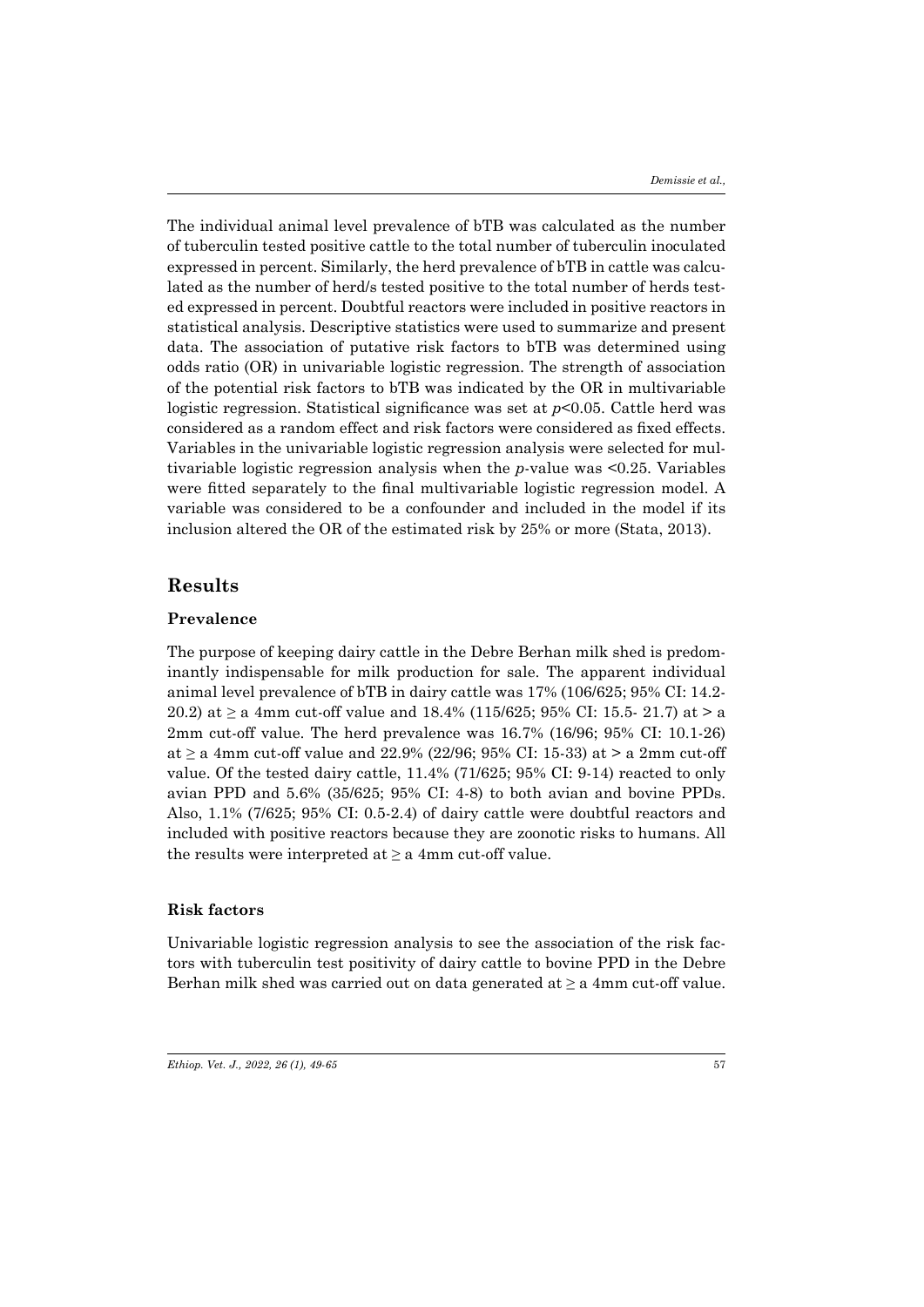Hence, the association of sex with bovine tuberculin positivity was statistically marginally significant ( $p = 0.060$ ). The association of poor body condition, pregnant physiological state, large herd size, poor farm hygiene, exotic breed, and intensive management with tuberculin test positivity was also statistically highly significant ( $p$ <0.05). However, the association of age, lactation and parity with tuberculin test positivity was not statistically significant (p>0.05) (Table 1).

| Variable       | Category     | Number<br><b>Examined</b> | Number<br>(%)<br>Positive | 95% CI       | COR (95%)<br>CI) | $p$ -value |
|----------------|--------------|---------------------------|---------------------------|--------------|------------------|------------|
| Sex            | Male         | 76                        | 7(9.2)                    | (4.1, 18.6)  | $\mathbf{1}$     |            |
|                | Female       | 549                       | 99 (18.0)                 | (15.0, 21.6) | 2.2(1.0, 4.9)    | 0.060      |
| Age            | $\leq 5$ yrs | 378                       | 58 (15.3)                 | (12.0, 19.5) | $1\,$            |            |
|                | $>5$ yrs     | 247                       | 48 (19.4)                 | (14.8, 25.0) | 1.3(0.9, 2.0)    | 0.184      |
| <b>BCS</b>     | Good         | 218                       | 33(15.1)                  | (10.8, 20.8) | $\mathbf{1}$     |            |
|                | Medium       | 352                       | 52(14.8)                  | (11.4, 19.0) | 1.0(0.6, 1.6)    | 0.905      |
|                | Poor         | 55                        | 21 (38.2)                 | (25.7, 52.3) | 3.5(1.8, 6.7)    | 0.000      |
| Physiol. state | Open         | 313                       | 68 (21.7)                 | (17.4, 26.8) | $\mathbf{1}$     |            |
|                | Pregnant     | 236                       | 31(13.1)                  | (9.2, 18.3)  | 1.8(1.2, 2.9)    | 0.011      |
| Lactation      | Dry          | 254                       | 47(18.5)                  | (14.1, 24.0) | $\mathbf{1}$     |            |
|                | Lactating    | 295                       | 52 (17.6)                 | (13.6, 22.6) | 0.9(0.6, 1.5)    | 0.807      |
| Parity         | Heifer       | 182                       | 32 (17.6)                 | (12.5, 24.1) | $\mathbf{1}$     |            |
|                | $[1-3]$      | 275                       | 53(19.3)                  | (14.9, 24.5) | 1.1(0.7, 1.8)    | 0.630      |
|                | $\geq 4$     | 92                        | 14 (15.2)                 | (8.9, 24.6)  | 0.8(0.4, 1.7)    | 0.635      |
| Herd size      | Small        | 273                       | 7(2.6)                    | (1.2, 5.4)   | $\mathbf{1}$     |            |
|                | Medium       | 95                        | 5(5.3)                    | (2.0, 12.4)  | 2.1(0.7, 6.8)    | 0.212      |
|                | Large        | 257                       | 94 (36.6)                 | (30.7, 42.8) | 21.9(9.9, 48.4)  | 0.000      |
| F. hygiene     | Good         | 192                       | 66 (34.4)                 | (27.8, 41.6) | $\mathbf{1}$     |            |
|                | Medium       | 101                       | 7(6.9)                    | (3.1, 14.2)  | 0.7(0.3, 1.6)    | 0.363      |
|                | Poor         | 332                       | 33 (9.9)                  | (7.0, 13.8)  | 4.7(3.0, 7.6)    | 0.000      |
| <b>Breed</b>   | Local        | 230                       | 6(2.6)                    | (1.1, 5.9)   | $\mathbf{1}$     |            |
|                | Exotic       | 395                       | 100(25.3)                 | (21.2, 30.0) | 12.7(5.5, 29.4)  | 0.000      |
| Management     | S. intensive | ${\bf 263}$               | 8(3.0)                    | (1.4, 6.1)   | $\mathbf{1}$     |            |
|                | Intensive    | 362                       | 98 (27.1)                 | (22.6, 32.0) | 11.8(5.6, 24.8)  | 0.000      |

**Table 1. Univariable logistic regression analysis of predictors with the outcome (n = 625)**

BCS: Body condition score; Physiol. State: Physiological state; F. hygiene: Farm hygiene; COR: Crude Odds Ratio; CI: Confidence interval; Number 1: Refers to reference; S. intensive: Semi-intensive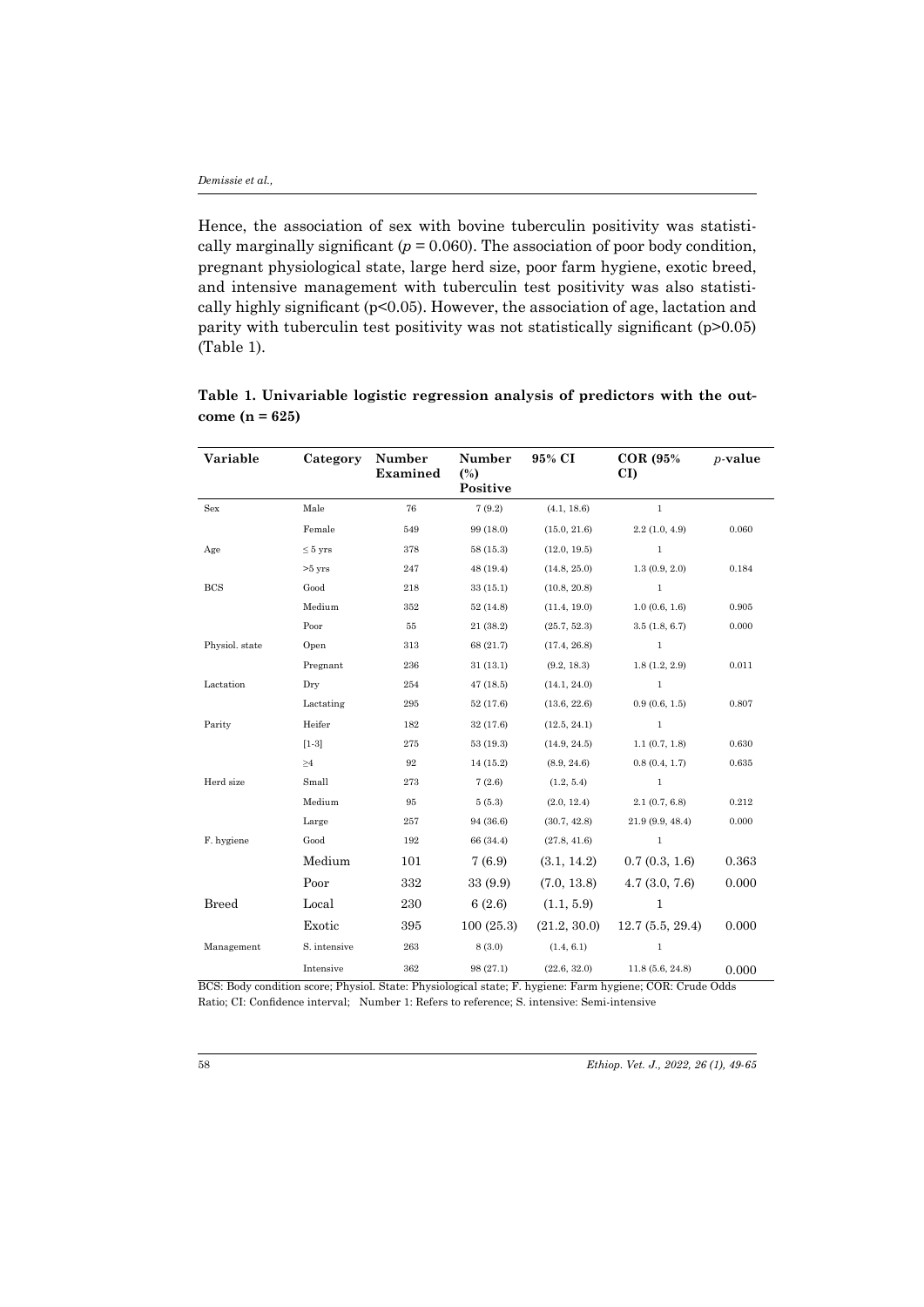Multivariable logistic regression analysis at *≥* a 4mm cut-off value revealed dairy cattle with poor body condition (AOR= 3.7; 95% CI: 1.6-8.4;  $p = 0.002$ ), large herd size (AOR = 29.5; 95% CI: 5.6-154.1; *p* = 0.000) and exotic breed (AOR = 3.7; 95% CI: 1.3-10.7;  $p = 0.018$ ) had 4, 30, and 4 times the odds of being tuberculin reactors compared to their counterparts with statistical significance, respectively. However, the association of age, sex, physiological state and management with tuberculin test positivity was not statistically significant (*p*>0.05) (Table 2).

| Variable         | Category        | <b>Number</b><br><b>Examined</b> | Number<br>$(\%)$<br>Positive | 95% CI                              | AOR (95%)<br>CI)                              | $p$ -value |
|------------------|-----------------|----------------------------------|------------------------------|-------------------------------------|-----------------------------------------------|------------|
| <b>Sex</b>       | Male            | 76                               | 7(9.2)                       | (4.4, 18.2)                         | $\mathbf{1}$                                  |            |
|                  | Female          | 549                              | 99 (18.3)                    | (15.0, 21.5)                        | 1.0(0.3, 3.1)                                 | 0.983      |
| Age              | $\leq 5$ yrs    | 378                              | 58(15.3)                     | (12.0, 19.4)                        | $\mathbf{1}$                                  |            |
|                  | $>5$ yrs        | 247                              | 48 (19.4)                    | (14.9, 24.9)                        | 1.4(0.8, 2.4)                                 | 0.215      |
| BCS              | Good            | 218                              | 33(15.1)                     | (11.0, 20.6)                        | $\mathbf{1}$                                  |            |
|                  | Medium          | 352                              | 52 (14.8)                    | (11.4, 18.9)                        | 1.2(0.7, 2.2)                                 | 0.908      |
|                  | Poor            | 55                               | 21 (38.2)                    | (26.3, 51.7)                        | 3.7(1.6, 8.4)                                 | 0.002      |
| Physiol. state   | Open            | 313                              | 68 (21.7)                    | (17.4, 26.6)                        | 1                                             |            |
|                  | Pregnant        | 236                              | 31(13.1)                     | (9.2, 18.3)                         | 1.8(1.0, 3.4)                                 | 0.696      |
| Herd size        | Small           | 273                              | 7(2.6)                       | (1.2, 5.3)                          | $\mathbf{1}$                                  |            |
|                  | Medium          | 95                               | 5(5.3)                       | (2.2, 12.1)                         | 2.5(0.6,<br>10.1)                             | 0.278      |
|                  | Large           | 257                              | 94 (36.6)                    | (30.9, 42.7)                        | 29.5<br>(5.6, 154.1)                          | 0.000      |
| <b>Breed</b>     | Local           | 230                              | 6(2.6)                       | (1.2, 5.7)                          | $\mathbf{1}$                                  |            |
|                  | Exotic          | 395                              | 100(25.3)                    | (21.3, 30.0)                        | 3.7(1.3,<br>10.7)                             | 0.018      |
| Management<br>᠊ᠷ | S.<br>intensive | 263                              | 8(3.0)                       | (1.5, 6.0)                          | 1                                             |            |
|                  | Intensive       | 362<br>$\overline{11}$           | 98(27.1)<br>.                | (22.7, 31.9)<br>$\overline{\cdots}$ | 0.3(0.1, 1.7)<br>$\overline{111}$<br>$\cdots$ | 0.191      |

**Table 2. Multivariable logistic regression analysis of predictors with the outcome (n = 625)**

Farm hygiene was not considered in the multivariable logistic regression model due to collinearity with the breed, thus not presented in the table; AOR: Adjusted Odds Ratio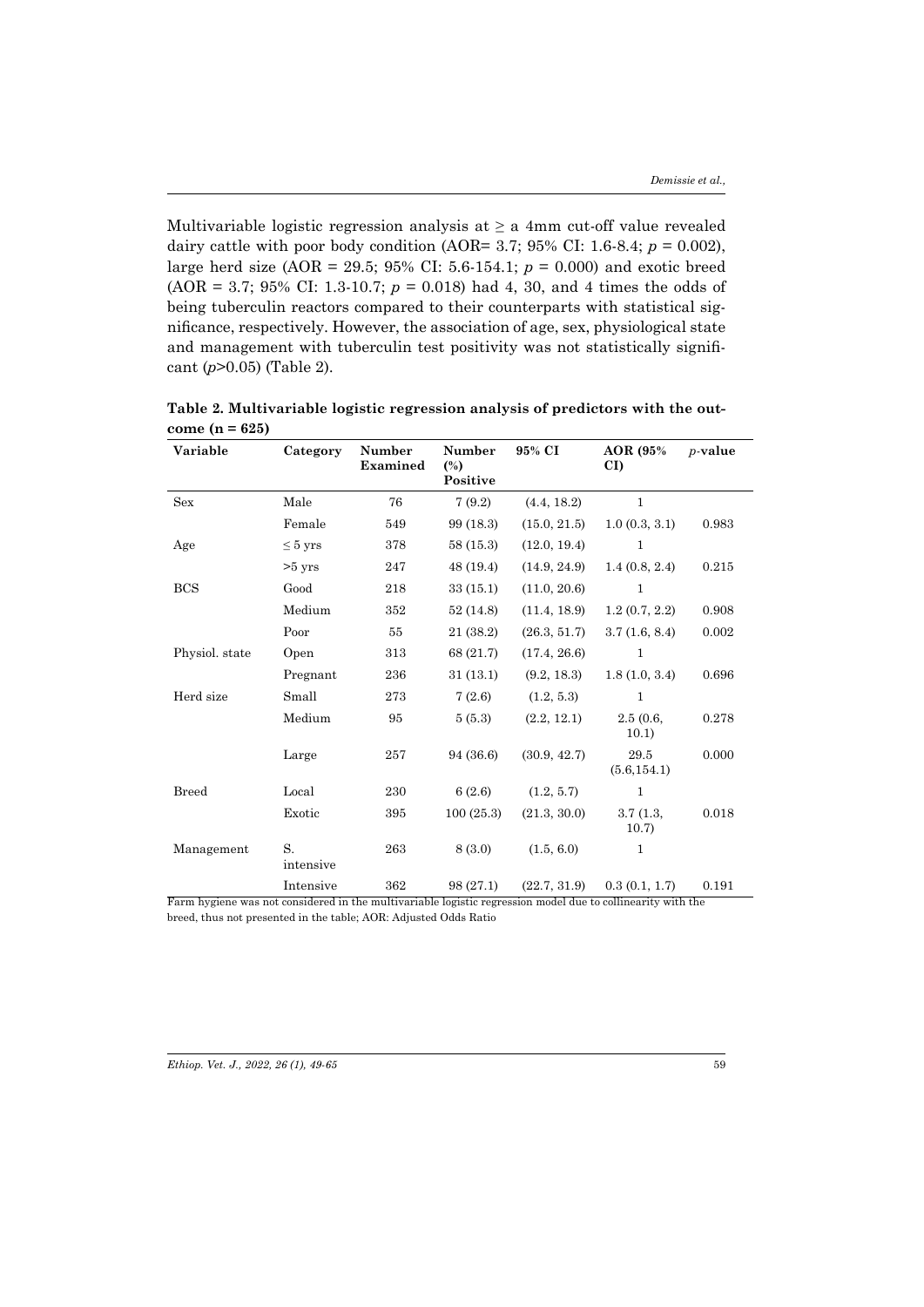## **Discussion**

#### **Prevalence**

The apparent animal level prevalence of bTB obtained in this study at standard (17%) and severe (18.4%) cut-off values was moderately high. Some of the tuberculin tested dairy cattle were reactive to both avian and bovine PPDs (5.6%) indicating the presence of mixed infection.

The endemic nature of bTB has been elucidated in Ethiopia since 1967 (Ameni *et al*., 2007). A pooled prevalence estimate of bTB in Ethiopia based on systematic review and meta-analysis of research results published from January 2000 to December 2016 was 5.8% (Sibhat *et al*., 2017). SICCT test based studies in cattle in Ethiopia reported at an animal level prevalence of 13.5% (732/5424) in the central highlands of Ethiopia (Ameni *et al*., 2007), 2.7% (14/524) in Debre Berhan and Basona Werana (Shimeles, 2008), 6.4% (27/425) in Arsi-Negele (Amenu *et al*., 2010), 1.8% (36/2033) in Sellale (Ameni *et al*., 2013), 11.4% (98/858) in Sululta (Biru *et al*., 2014), 2.1% (10/481) in North Gondar and Wollo (Mengistu *et al*., 2015), 1.3% (10/788) in and around Bahir Dar (Nuru *et al*., 2015), 4.4% (22/501) in and around Adama (Woldemariam *et al*., 2016), and 5.2% (143/2654) in emerging milk sheds of regional cities such as Gondar, Hawassa and Mekelle (Mekonnen *et al*., 2019) at ≥ a 4mm cut-off value are lower than the current finding. On the other hand, an animal level prevalence of 34.1% (386/1132) in five sub-cities of Addis Ababa City Administration (Tsegaye *et al*., 2010), and 30% (887/2956) in six selected sites in major dairying areas of central Ethiopia (Firdessa *et al.*, 2012) at  $\geq$  a 4mm cut-off value are higher than the finding in this study, and 17% (95/558) in Bishoftu (Bekele *et al.*, 2016) at  $\geq$  a 4mm cut-off value is similar to the present finding.

The sources of variation in the tuberculin test result might be related to differences in the extent of study area coverage and duration of cattle to stay in the households (Mengistu *et al*., 2015). In addition, Ameni *et al*. (2000) described that early tuberculous infections cannot be detected by traditional tuberculin testing but can be identified by the interferon-gamma (IFN-γ) test. Moreover, the major epidemiological factors which might favour transmission among animals in this study were communal watering and grazing points, herd contact, and incompatible spacing to the number of dairy animals (overstocking). Poorly ventilated housing to animals predisposes to bTB in that, the closer the animals are in contact the greater is the chance that bTB will be transmitted.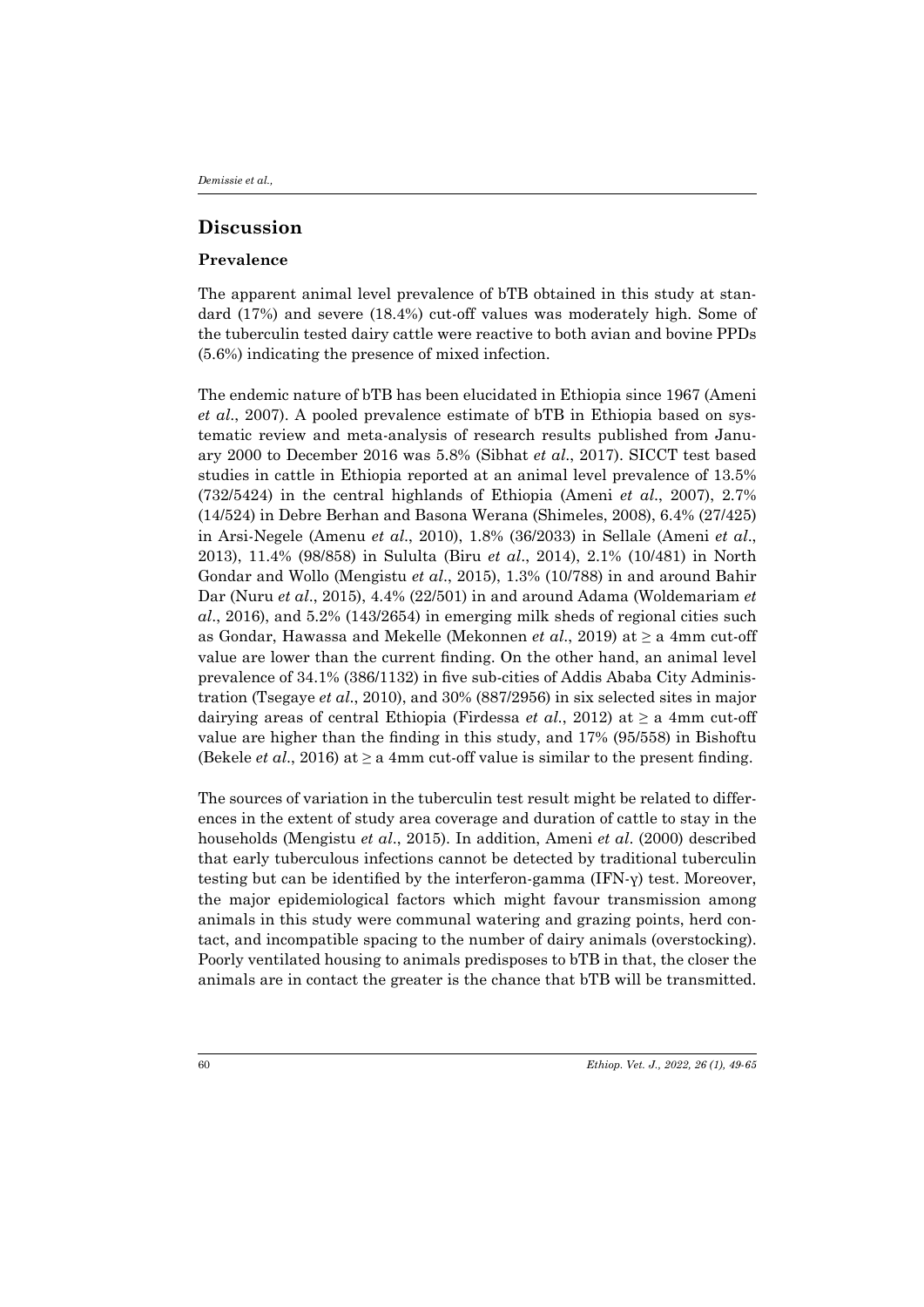Inadequate ventilation results in insufficient dilution of bacilli or insufficient removal of infectious droplet nuclei (Radostits *et al*., 2007).

### **Risk factors**

The risk factors discussed here are those factors facilitating the occurrence of bTB in dairy cattle at the animal level. Stress caused by poor nutrition in animals could be subject to severe diseases like TB (Ameni *et al*., 2006). Higher prevalence of bTB was reported in animals with poor body condition compared to those with good body condition scores which conforms well to the fact that animals' resistance to TB is reduced by a shortage of feed and/or unbalanced diet attributable to a deficiency of proteins, minerals, and vitamins in the diet (Elias *et al*., 2008). Poor body conditioned animals in this study were associated with the increased risk of bovine tuberculin positivity as compared to medium and good body conditioned cattle which is congruent to Ameni *et al*. (2006) and Elias *et al*. (2008). Nuru *et al*. (2015) also indicated poorly conditioned animals to be susceptible to bTB infection due to weak immunological responses.

The present study demonstrated more tuberculin reactivity in exotic dairy cattle breeds. This finding is in agreement with the findings of many researchers (Cosivi *et al*., 1998; Ameni *et al*., 2006; Radostits *et al*., 2007; Elias *et al*., 2008) who concluded that exotic breeds of cattle may be less resistant to bTB compared with the autochthonous cattle breeds in the tropics. However, the exact cause of susceptibility differences to bTB between these breeds is a major subject of future genomic research.

Large herds in this study were observed to be more tuberculin reactors like to the finding of Elias *et al*. (2008) who indicated an increment in herd positivity parallel to increasing herd size. Factors significantly associated with an increased risk of tuberculin reaction are herd size, poor housing condition, age, and poor body condition score (Elias *et al*., 2008). Increased inter-herd and intra-herd contacts in larger herds favour the lateral spread of infection making the prevalence of the disease greater than in small herds (Ameni *et al*., 2006; Elias *et al*., 2008).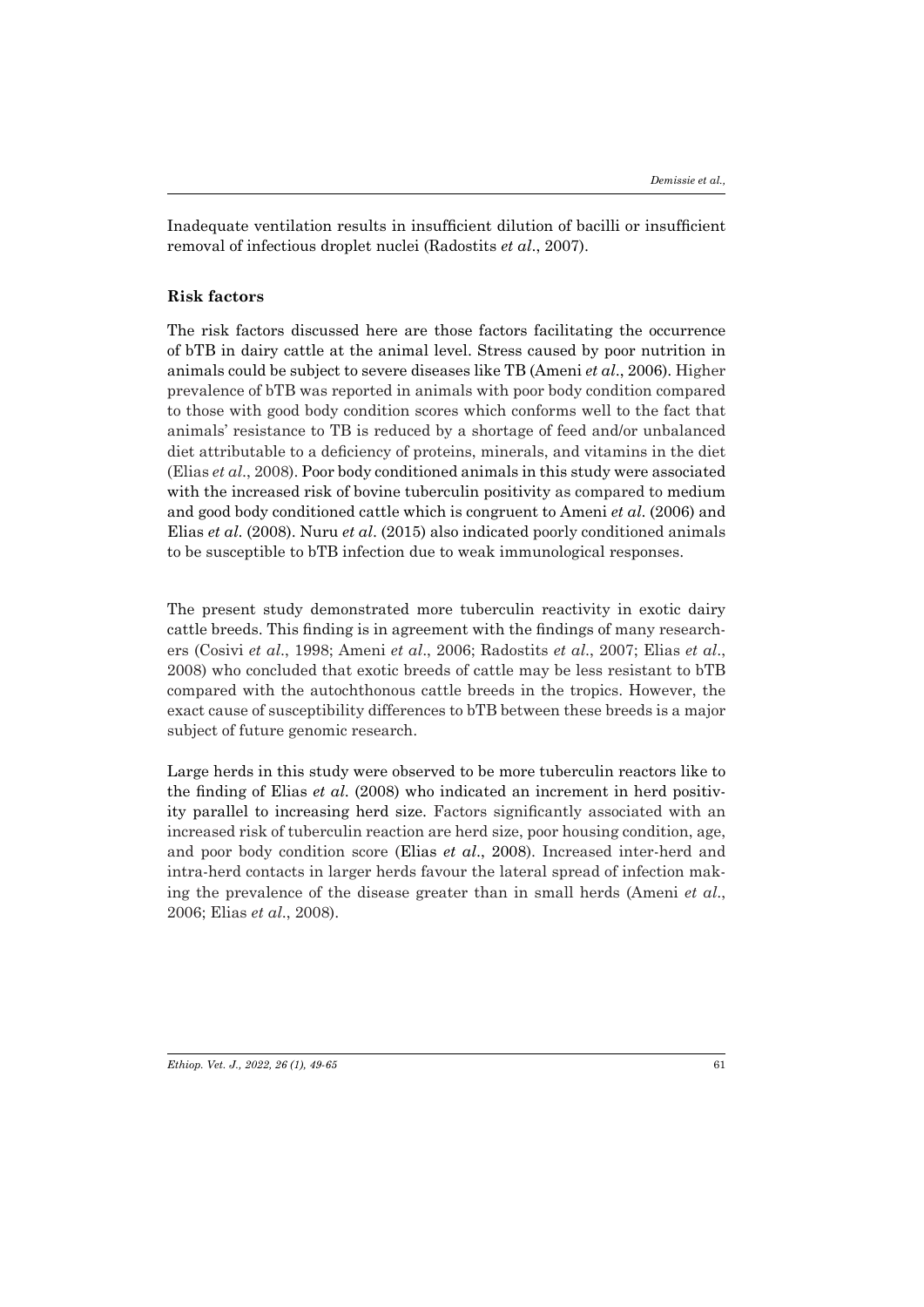# **Limitations**

Test positive cattle would have been purchased and slaughtered for mycobacterial culturing and molecular typing. However, it was not done due to the absence of a budget.

# **Conclusions**

The prevalence of bTB in dairy cattle in the Debre Berhan milk shed was moderately high in both animal and herd levels. Poor body condition, large herd size, and exotic dairy cattle breeds were important predictors of bovine tuberculin test positivity.

# **Acknowledgments**

The authors acknowledge the TB research unit at ALIPB for logistics and finance, North Shoa Zone Department of Agriculture, administrative offices in the Debre Berhan milk shed, owners of dairy farms, and field staff for their cooperation. Dr. Estifanos Lemma is acknowledged for producing the GIS map to indicate the study areas.

# **Conflict of interest**

The authors declared that there is no conflict of interest.

# **References**

- Ameni, G., Miorner, H., Roger, F., and Tibbo, M., 2000. Comparison between comparative tuberculin and gamma-interferon tests for the diagnosis of bovine tuberculosis in Ethiopia. *Trop. Anim. Hlth. Prod*., 32, 267-276.
- Ameni, G., Aseffa, A., Engers, H., Young, D., Hewinson, G., and Vordermeier, M., 2006. Cattle husbandry in Ethiopia is a predominant factor affecting the pathology of bovine tuberculosis and gamma-interferon responses to mycobacterial antigens. *Clin. Vaccine Immunol*., 13, 1030–1036.
- Ameni, G., Aseffa, A., Engers, H., Young, D., Gordon, S., Hewinson, G., *et al*., 2007. High prevalence and increased severity of pathology of bovine tuberculosis in Holsteins compared to Zebu breeds under field cattle husbandry in central Ethiopia. *Clin. Vaccine Immunol*., 14, 1356-1361.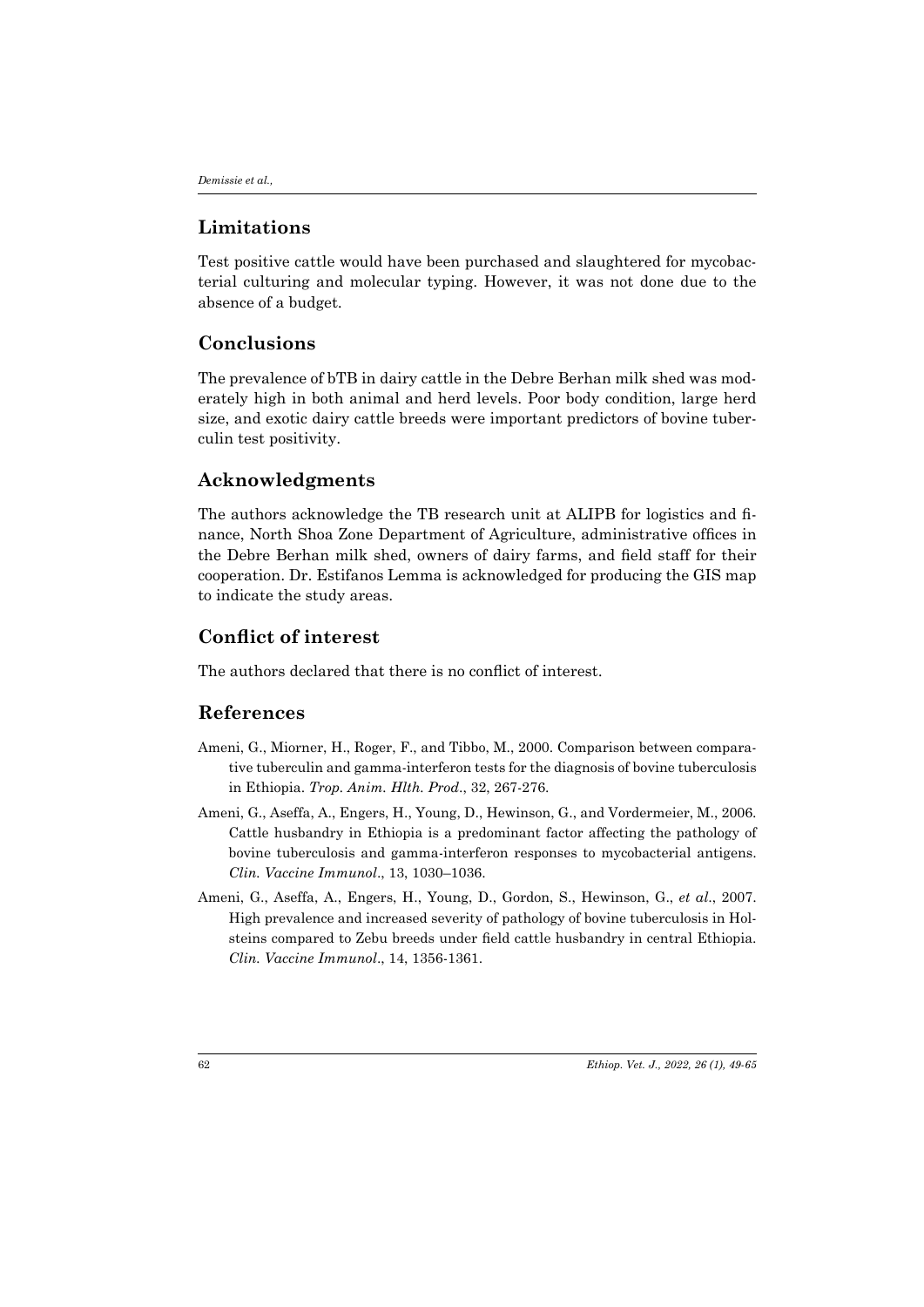- Ameni, G., Hewinson, G., Aseffa, A., Young, D., and Vordermeier, M., 2008. Appraisal of interpretation criteria for the comparative intradermal tuberculin test for diagnosis of tuberculosis in cattle in central Ethiopia. *Clin. Vaccine Immunol*., 15, 1272–1276.
- Ameni, G., Tadesse, K., Hailu, E., Deresse, Y., Medhin, G., Aseffa, A., *et al*., 2013. Transmission of *M. tuberculosis* between farmers and cattle in central Ethiopia. *PLoS ONE,* 8, e76891.
- Amenu, K., Thys, E., Regassa, A., and Marcotty, T., 2010. Brucellosis and tuberculosis in Arsi-Negele District, Ethiopia: prevalence in ruminants and peoples' behaviour towards zoonoses. *Tropicultura*, 28, 205-210.
- ArcGIS software, 2021. Basic tool for mapping and spatial data, the latest version of 2021.
- Bekele, M., Mamo, G., Mulat, S., Ameni, G., Beyene, G., and Tekeba, E., 2016. Epidemiology of bovine tuberculosis and its public health significance in Debre Zeit intensive dairy farms, Ethiopia. *Biomed. Nursing*, 2, 8-18.
- Biffa, D. A., Muwonge, A., and Dibaba, A. B., 2019. Status of bovine tuberculosis in Ethiopia: challenges and opportunities for future control and prevention. In: Dibaba, A. B., Kriek, N. P. J., and Thoen, C. O., 2019. Tuberculosis in animals: an African perspective, Springer Nature Switzerland AG 2019, Switzerland, eBook, Pp. 317-334.
- Biru, A., Ameni, G., Sori, T., Desissa, F., Teklu, A., and Tafess, K., 2014. Epidemiology and public health significance of bovine tuberculosis in and around Sululta district, central Ethiopia. *Afr. J. Microbiol. Res*., 8, 2352-2358.
- Cosivi, O., Grange, J. M., Daborn, C. J., *et al.*, 1998. Zoonotic tuberculosis due to *M. bovis* in developing countries. *Emerg. Infect. Dis.,* 4, 59-70.
- Dibaba, A. B., Kriek, N. P. J., and Thoen, C. O., 2019. Tuberculosis in animals: an African perspective. Springer Nature Switzerland AG 2019, Switzerland, eBook, Pp 3-15.

https://doi.org/10.1007/978-3-030-18690-6

- Elias, K., Hussein, D., Asseged, B., Wondwossen, T., and Gebeyehu, M., 2008. Status of bovine tuberculosis in Addis Ababa dairy farms. *Rev. Sci. tech. Off. Int. Epiz.*, 27, 915-923.
- FAO and IDF, 2011. Guide to good dairy farming practice*.* Animal production and health guidelines, No. 8, Rome, Italy, Pp. 1-34.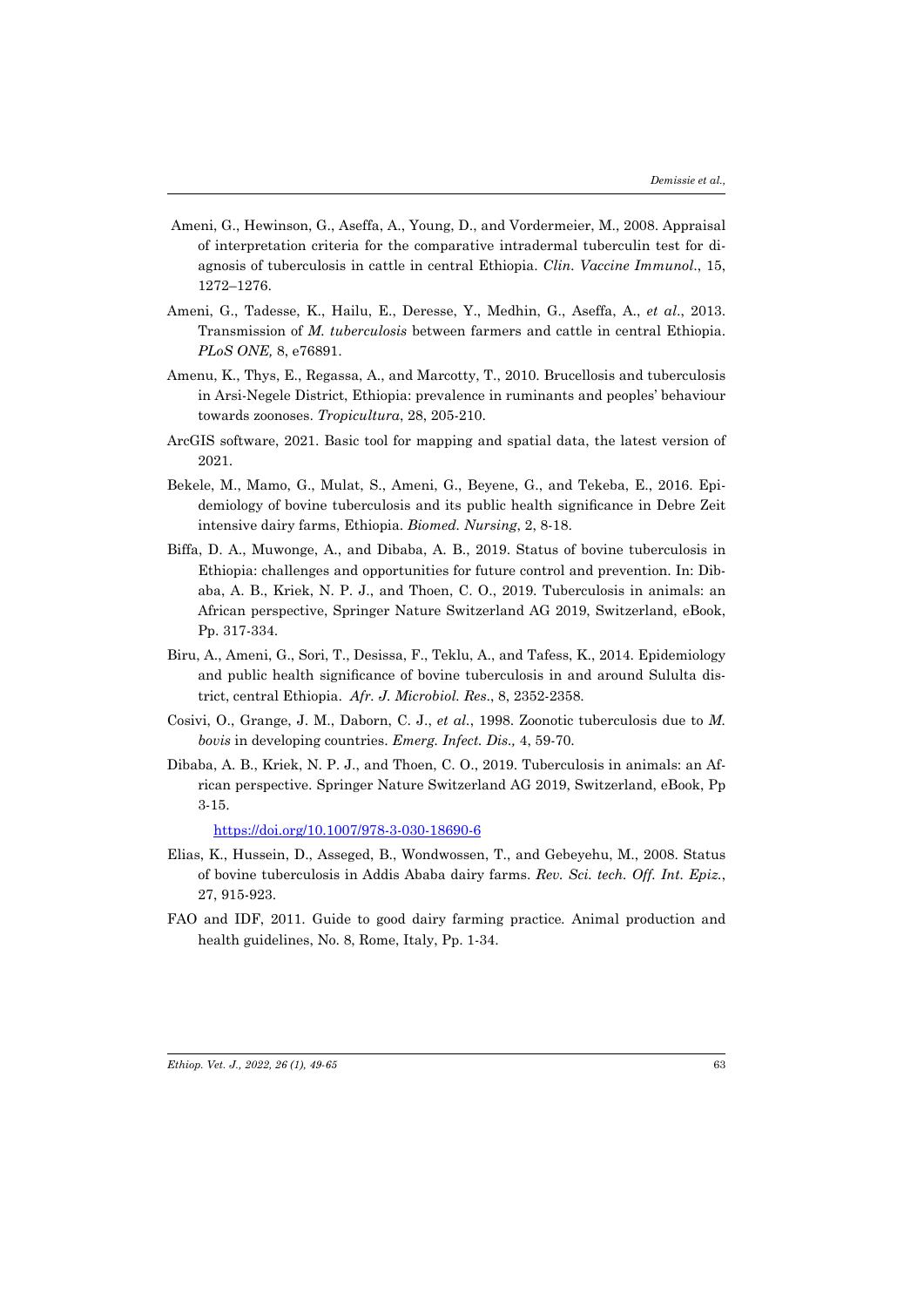- Firdessa, R., Tschopp, R., Wubete, A., Sombo, M., Hailu, E., Erenso, G., *et al*., 2012. High prevalence of bovine tuberculosis in dairy cattle in central Ethiopia: implications for the dairy industry and public health. *PLoS ONE*, 7, e52851.
- Kellogg, W., 2009. Body condition scoring in dairy cattle. The University of Arkansas, United States Department of Agriculture, Agriculture and Natural Resources, Elanco Animal Health, USA, Pp. 1-6.
- Kiros, T., 1998. Epidemiology and zoonotic importance of bovine tuberculosis in selected sites of Eastern Shoa, Ethiopia. MSc. Thesis, Faculty of Veterinary Medicine, Addis Ababa University and Freie Universitat, Berlin, Germany.
- Mekonnen, G. A., Conlanb, A. J. K., Berg, S., Teshome, B. A., Alemua, A., Guta, S., *et al*., 2019. Prevalence of bovine tuberculosis and its associated risk factors in the emerging dairy belts of regional cities in Ethiopia. *Prev. Vet. Med*., 168, 81–89.
- Mengistu, A., Enqusselasie, F., Aseffa, A., and Beyene, D., 2015. Bovine tuberculosis in rural Ethiopia: a comparative cross-sectional study on cattle owned by households with and without tuberculosis. *J. Mycobac. Dis*., 5, 191.
- MSU, 2013. Estimating cattle age using dentition. Extension service of Mississippi State University (MSU), cooperating with U.S. Department of Agriculture, 8 May and 30 June 1914, published in furtherance of acts of congress, USA, Pp. 1-8.
- Nicholson, M. J., and Butterworth, M. A., 1986. A guide to condition scoring of Zebu cattle. International Livestock Center for Africa (ILCA). Addis Ababa, Ethiopia, Pp. 72-74.
- Nuru, A., Mamo, G., Teshome, L., Zewude, A., Medhin, G., Pieper, R., *et al*., 2015. Bovine tuberculosis and its risk factors among dairy cattle herds in and around Bahr Dar City, Northwest Ethiopia. *Ethiop. Vet. J*., 19, 27-40.
- OIE, 2009. Bovine tuberculosis. OIE Manual of Diagnostic Tests and Vaccines for Terrestrial Animals. World Organization for Animal Health (OIE), Paris, France, Pp. 1-12.
- PRiONiCS, 2018. PRiONiCS Lelystad B. V., Tuberculin PPD Kit solution for injection, The Netherlands.
- Radostits, O. M., Gay, C. C., Hinchcliff, K. W., and Constable, P. D., 2007. Tuberculosis associated with *M. bovis*. Veterinary Medicine, A textbook of the Diseases of Cattle, Horses, Sheep, Pigs, and Goats, 10th edition, W.B. Saunders Elsevier, London, UK, Pp. 1007-1014.
- Sibhat, B., Asmare, K., Demissie, K., Ayelet, G., Mamo, G., and Ameni, G., 2017. Bovine tuberculosis in Ethiopia: a systematic review and meta-analysis. *Prev. Vet. Med*., 147, 149–157.